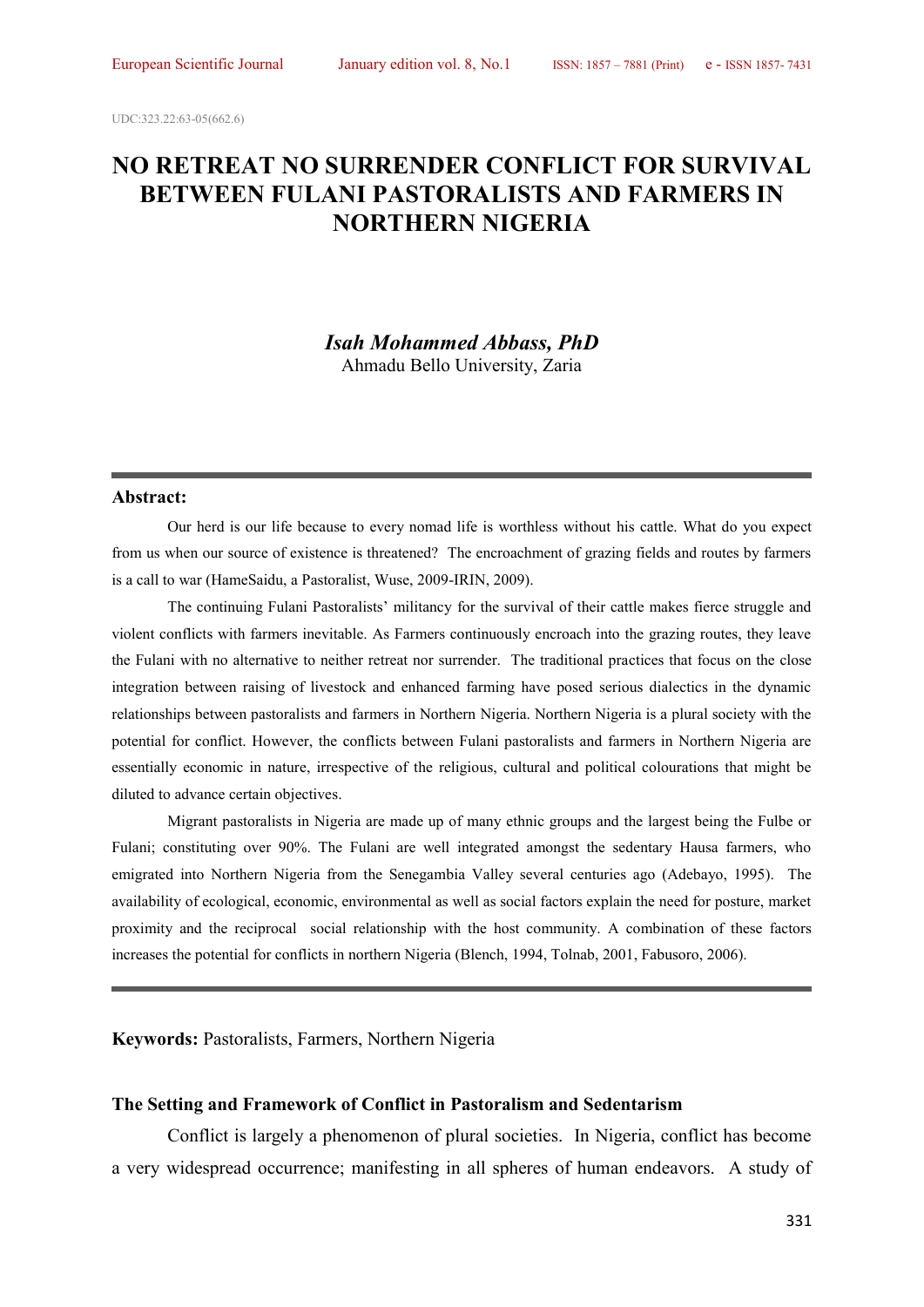major sources of conflicts between the Fulani pastoralists and farmers shows that land related issues, especially over grazing fields, account for the highest percentage of the conflicts. In other words, struggles over the control of economically viable lands cause more tensions and violent conflicts among communities. As Pastoralists and cultivators have coexisted for a long time, the complexities over the land-use system have dramatically changed and thus become the dependent variables in conflicts between herdsmen and farmers.

The Fulani indisputably represent a significant component of the Nigerian economy. They constitute the major breeders of cattle, the main source of meat, the most available and cheap source of animal proteins consumed by Nigerians. The Fulani own over 90% of the nation's livestock population which accounts for one-third of agricultural GDP and 3.2% of the nation's GDP (Eniola, 2010:3). Furthermore, the contribution of the Fulani to the local food chain and national food security cannot be overstressed. The Fulani, with their dominance in the Sahel region, are the best known and most numerous of all the pastoral groups in Nigeria. The traditional and unique Fulani encampment (*ruga*) consisting of temporary structures made of stalks, closely knit family members and livestock is the natural habitat of the orthodox Fulbe settlement.

The expansion of Fulbe pastoralism into Nigeria is unknown. It is suggested that Fulbe began to settle on the plains of Bauchi Emirate transcending onto the grassland of the Jos Plateau (Morrison, 1982, cited in Blench, 2010:4). Conflicts between pastoralists and farmers have existed since the beginnings of agriculture and increased or decreased in intensity and frequency depending on economic, environmental and other factors. For example, increases in the herd sizes, due to improved conditions of the cattle, compelled the pastoralists to seek for more pastures beyond their limited range. Climate change has constituted a great threat by putting great pressures on the land and thus provoking conflicts between them. However, improvements in human health and population have enhanced a much greater pressure on land. Since the 1980s therefore, there has been a marked expansion of cultivation of the *fadama* (reverine and valley-bottom) areas. This means that both the farmers and pastoralists have engaged in fierce struggles for access to such valuable lands which, more often than not, result in increased conflicts and violence.

Important features of the current harmony and disharmony in Pastoralism and sedentarism, reflect enhanced sedentarisation and increased Pastoralism leading to constant conflict with agrarian societies (Blench, 2010:1). Interdependent relationships between Fulani and farmers, based on exchange of products, can be sustained if the pressure on resources is neutralized and mutual terms agreed. Hence, the higher the degree of pressure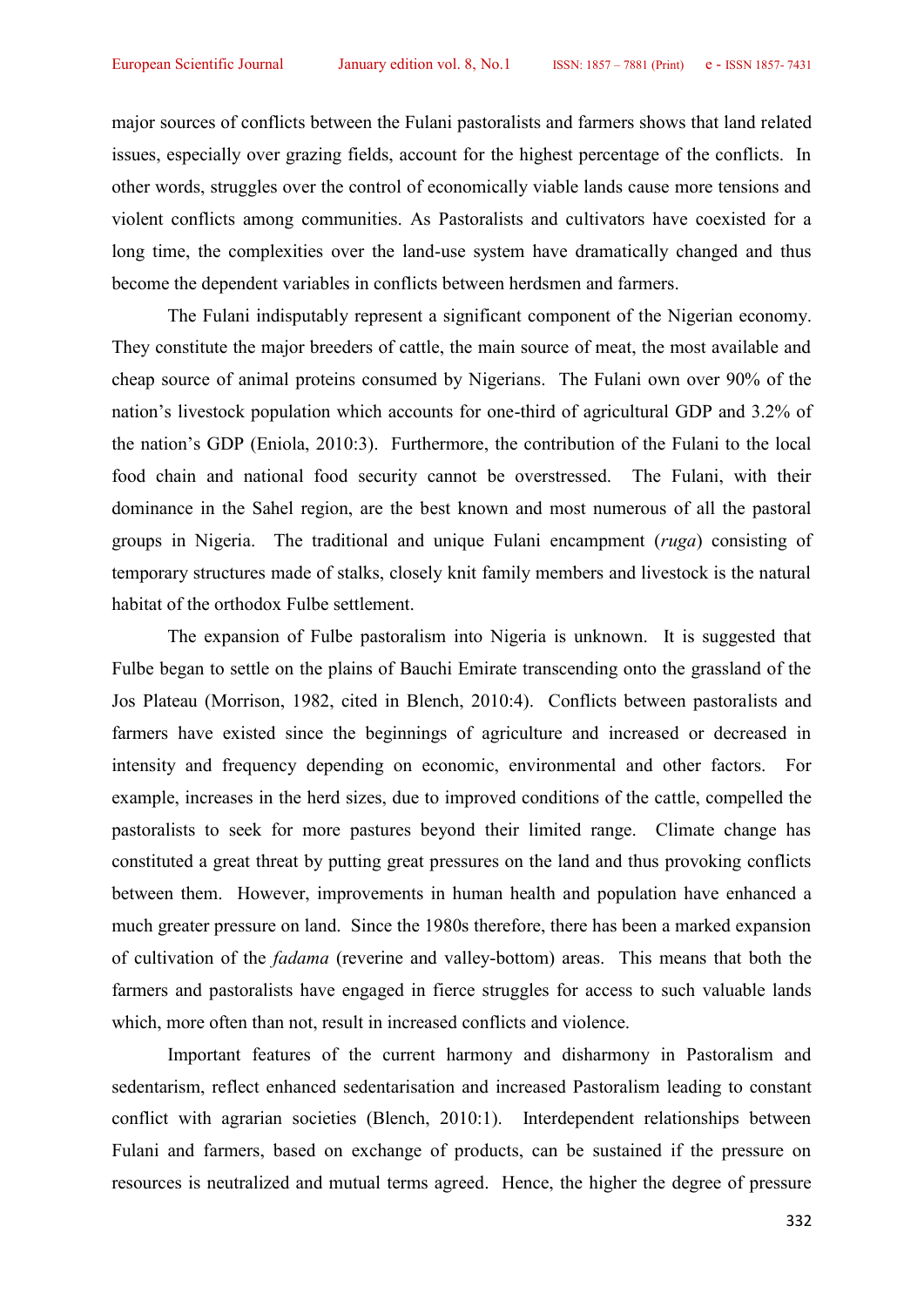on vital resources, the greater the degree of conflicts. The degree of harmony and conflict between Fulani and farmers provokes a certain degree of perceptions, particularly in the patterns of the conflicts and corporation, leading to the inevitability of the breakdown of law and order (Blench, 1984).

The complexity of pastoral resource management hinges on the unstable claims and counter claims on pasture, water and other resources. This complexity is also based on certain principles of flexibility and reciprocity. Land is the major resource base of the pastoralists but is not an individually fixed asset with specific use and accessibility (Sandford and Habtu, 2000, Thebaud and Batterbury, 2001, Nori, et'al 2005). Since the pastoral Fulani wander ceaselessly with a herd of cattle and constantly explore new terrains in harsh and treacherous environment, they naturally surrender to nature with primary objective of securing the security of their animals. The security of pastoral livelihood depends on the condition of their herd and grazing ecosystem which symbiotically relies on the availability of razing pasture, watering holes and other ecological, socio-economic and safety conditions.

Issues bordering on local community security, safety and development are paramount in the enhancement of governance and increase or decrease in agitation for control of resources as well as encroachment of the rights of others. All these have implications for survival and struggles between or amongst communities. Again, local resistance to state policies is central in resource-use through strengthening of community capacity to manage resources and deal with conflicts. Hence, security is a framework for intervention and conflicts. Since insecurity gives ways to conspiracy, conflicts are inevitable. The object of security is to primarily advance the well-being and possessions of the persons involved; while the survival of the state is secondary. In other words, when the character and nature of the state do not seem to protect the security of the citizens, their freedom and choices completely shift away from the state to individuals or groups as the foci of security.

When the state pays a lip service to the security of the means of livelihood of its citizens, like cattle and farmlands; and there is no sufficient guarantee for safety, fear and suspicions amongst them emerge. The citizens exercise no restraints in individually or collectively protecting the security and safety of their resources and lives. Since safety and security have become scarce commodities, only those that can afford them protect them with all the means available, at the detriment of others irrespective of the risks involved. As the state cannot regulate the mutual coexistence of its citizens in the harmonious sharing of the competed resources, the parties may have to resolve to struggle among themselves with no retreat, nor surrender and for the survival of the fittest.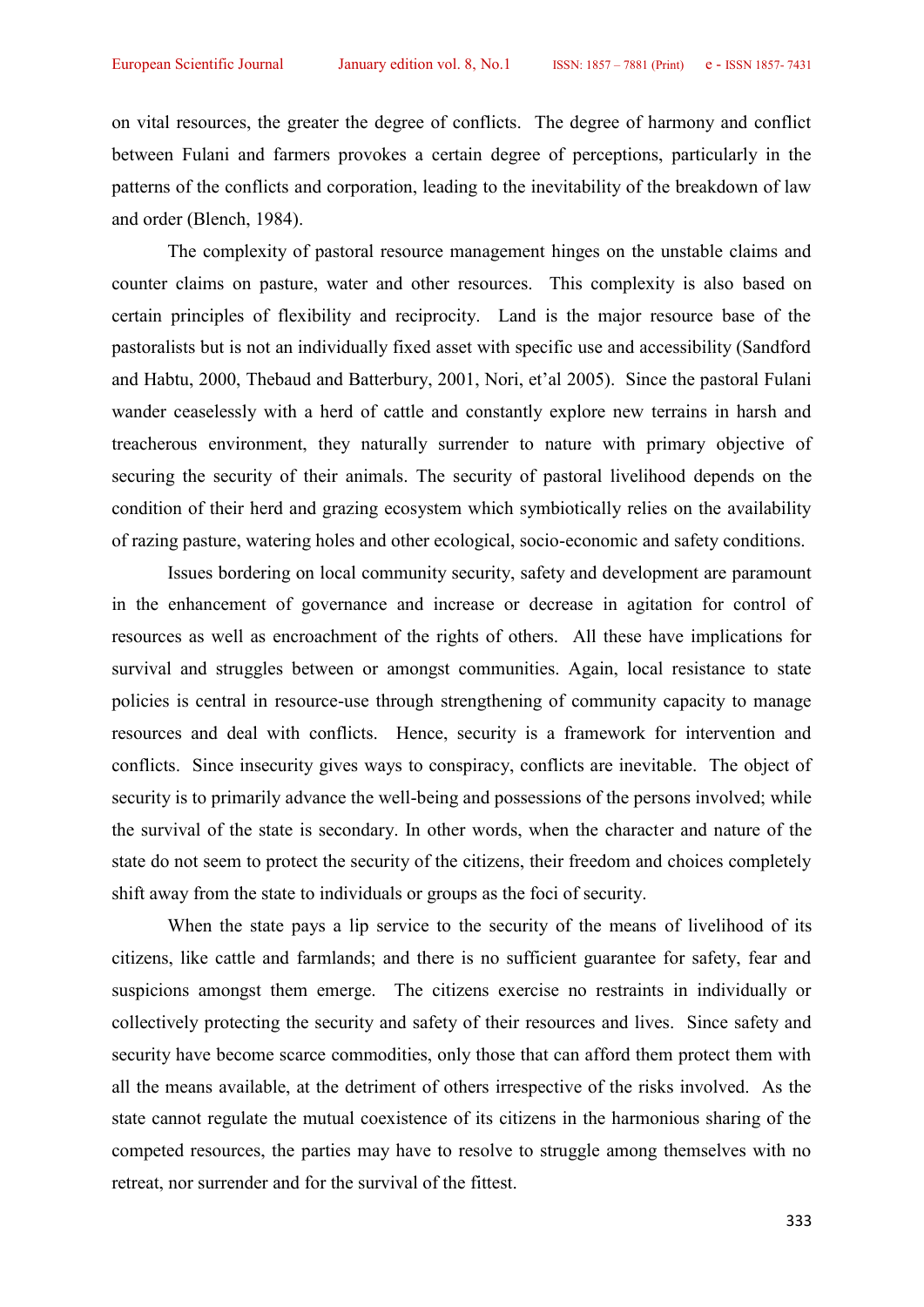The goal of human development is to evolve and foster understanding, mutual respects and the principle of give and take, among others. This is to enhance security and safety for all in order to directly participate and be inclusively involved to make life better, dynamic and respond to changing circumstances. This should be deliberately designed to avoid, mitigate or neutralize conflicts with the objective of accommodating and sustaining collective interest for security and safety. Aspects of consensus building and mutual respects in promoting peace, security and safety makes communities to strategically organize, control and manage its resources efficiently without resorting to conflicts. This involves proactive mobilization to foster social cohesion and responsibility for collective action on any issue that threatens the security and safety of the community. Since the root causes of conflicts are traceable to and manifested on ethnic and religious differences, the political economy of the state constitutes the architect in these incidences. The failure of the state, for example to resolve the 'settler/ 'indigene' identity and the inherent struggles over resources can be adduced to have brought dangerous dimensions of economic and political elements in the Fulani pastoralists and farmers' conflicts (Fiki and Lee, B. 2004: 24-48).

### **Northern Nigeria: A Background**

The area known as 'Northern Nigeria' serves as the 'melting pot' of the modern Nigerian Federation. Northern Nigeria therefore serves as the nexus of considerable social, economic, political and cultural struggles. The strategic importance of Northern Nigeria in commerce, trade, religious activities and thoughts has spanned a long period of time. These activities enhanced great contacts with ancient empires and kingdoms in African, Mediterranean and throughout the Islamic World. As a geographical region of Nigeria, Northern Nigeria is much more vast and arid and of course less densely populated than the south. The people of Northern Nigeria are largely Muslims and many of them are Hausa or transformed into Hausa. Apart from Muslims, there are other religious or cultural groups. Northern Nigeria became a British colony in 1900 under the Northern protectorate. Both the Northern and Southern protectorates were amalgamated in 1914 to form the Nigerian Federation The modern Northern Nigeria is currently composed of 19 states with Abuja; the Federal Capital Territory.

Agriculture is the main stay of the Northern Nigerian economy, even though there are other mineral resources. The sustainability of agriculture in Northern Nigerian economy requires a strategic balance in the ecological and socio-economic activities as well as political considerations. In Northern Nigeria, rainfall occurs seasonally with a pronounced dry season.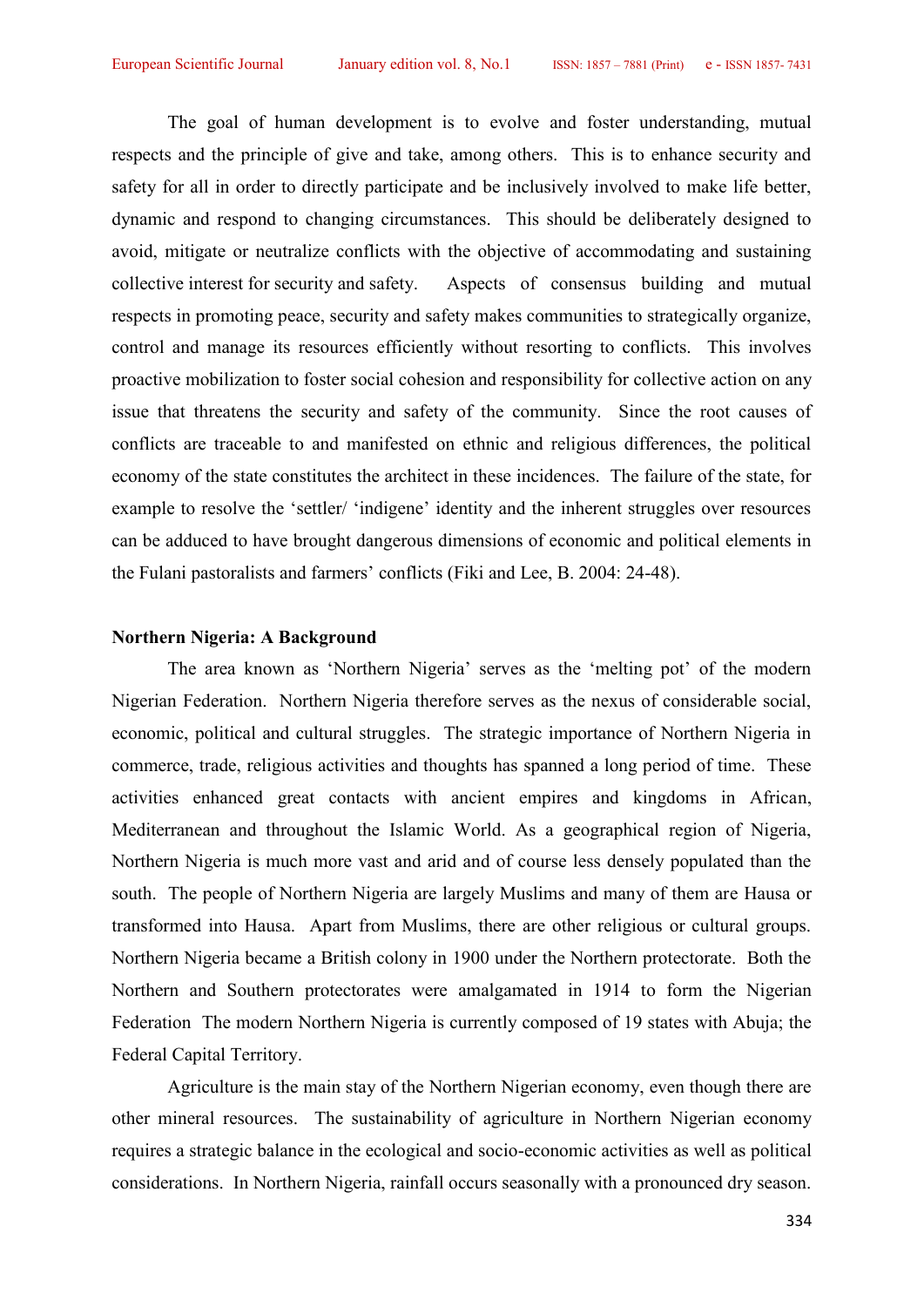The seasonal rainfall and prolonged dry season bring about dynamics in the ecosystem and sour relationships resulting in a sharp division between the sedentary farmers and the nomadic pastoralists.

Northern Nigeria is a plural society composed of large ethnic groups with the immigration of several new ones. In addition, Northern Nigeria is also made up of Islamic culture that mingles with a variety of traditional and other cultures (Akinwumi, et'al, and 207:117-212). These varieties of cultures create potentials areas of conflicts with every group projecting its interests in resources allocation, resource management, and resource control as well as claim rights over different resources. The plurality of the society is therefore related with recurring conflicts in the region– ethnic, religious, economic, political among others. The implications of the conflicts have brought about high degrees of loss of human, animal and material resources.

#### **Conflict for Survival: Security over Farmland and Cattle**

The types of conflicts for survival between the Fulani pastoralists and farmers in Northern Nigeria vary in form and intensity from one community to another. Social and economic factors continue to provoke violent conflicts among the Fulani pastoralists and farmers. The intensity and variations of the conflicts largely depend on the nature and type of the user groups where the pastoralists graze. These conflicts have constituted serious threats to the means of survival and livelihoods of both the farmers and pastoralists and what both groups are tenaciously protecting and projecting. The conflicts, through provocative claims over access rights to farmland and cattle routes (*labi*), have become ubiquitous and seem to have defied solutions.

In order to develop an effective, efficient and acceptable system for managing these conflicts, there is the need to appreciate and identify the cultural issues associated with the vulnerable groups (Otite& Albert (eds) 1999:1-30). In addition, there is the need to comprehend how the farmers and Fulani on the one hand and the community and the state on the other have viewed such conflicting issues and the strategies put in place to ameliorate or even resolve them. Until the sources of such conflicts are clearly identified, understood, managed and resolved, such incidences will continue to show their ugly heads at the slightest provocation.

Various cases of conflicts in Northern Nigeria involving the Fulani pastoralists and farmers consist of significant variables in economic, social, political and ecological parameters. These conflicts occur mostly in areas of stiff competition for grazing land and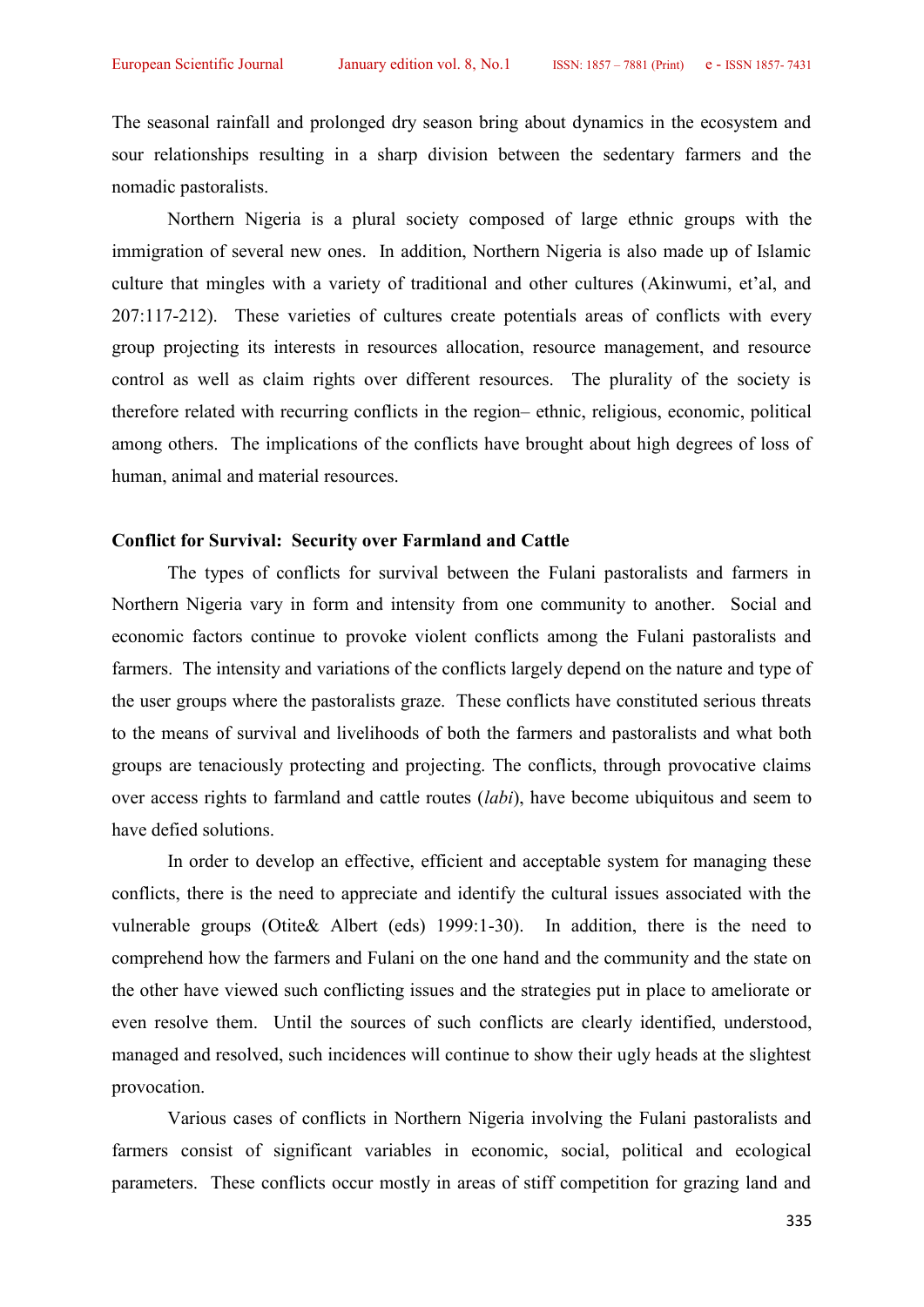farming but the degree of intensity differs from state to state depending on the ecological location and the communities involved. Even though droughts and climate change in Northern Nigerian have worsen the trends of Fulani pastoralist relationships with farmers, the decrease in the annual rainfall and shortening of the wet season have added inputs to the intensity and magnitude of Fulani exodus southwards. These movements and the search for posture land have caused widespread conflicts and destruction of human and animal lives as well as farmlands with adverse implications for the political economy.

The exacerbation of vulnerability and conflicts in Northern Nigeria between Fulani pastoralists and farmers is not only caused by climate change but a combination of factors. For example, with the expansion of population, the rate of food production would naturally increase and to meet that increasing demand, it is natural for the farmers to encroach into marginal lands that had been the traditional pasture routes for the cattle. This has therefore heightened struggle between livestock and agricultural production which, more often than not, result in the escalation of conflicts (Nyong, 2010:37). Hence, as population grows, more land is being cultivated and less is available for posture; forcing Fulani to migrate and tramp on crops cultivated by farmers.

Bruijin and Dijk (1995) and Nori, et'al,(2005) have assessed the sources of vulnerability in fulbe pastoral system. It is shown that both the sources they control (animals) and do not control (land, water, market, politics) have direct and significant impacts on their livelihoods and the host communities. Table 1 exhibits the Fulbe perception on the sources and degree of vulnerability in their system. First and foremost, the greatest threat to Fulani livelihood is nothing other than the insecurity of the cattle due primarily to prior accessibility to pasture land and water points. This is followed by cattle diseases as exhibited in Table 1.

|                                 | Highly        | Vulnerable    | Fairly     | <b>Not</b> |
|---------------------------------|---------------|---------------|------------|------------|
|                                 | vulnerable    |               | vulnerable | vulnerable |
| of<br><b>Sources</b>            |               |               |            |            |
| <b>Vulnerability/Insecurity</b> |               |               |            |            |
| Poor access to land for grazing | <b>XXXXXX</b> |               |            |            |
| Water inadequacy                | XXXXXX        |               |            |            |
| Cattle diseases                 |               | <b>XXXXXX</b> |            |            |
| Poor veterinary services        |               | XXXXXX        |            |            |

**Table 1: Perception on sources and level of vulnerability (insecurity)**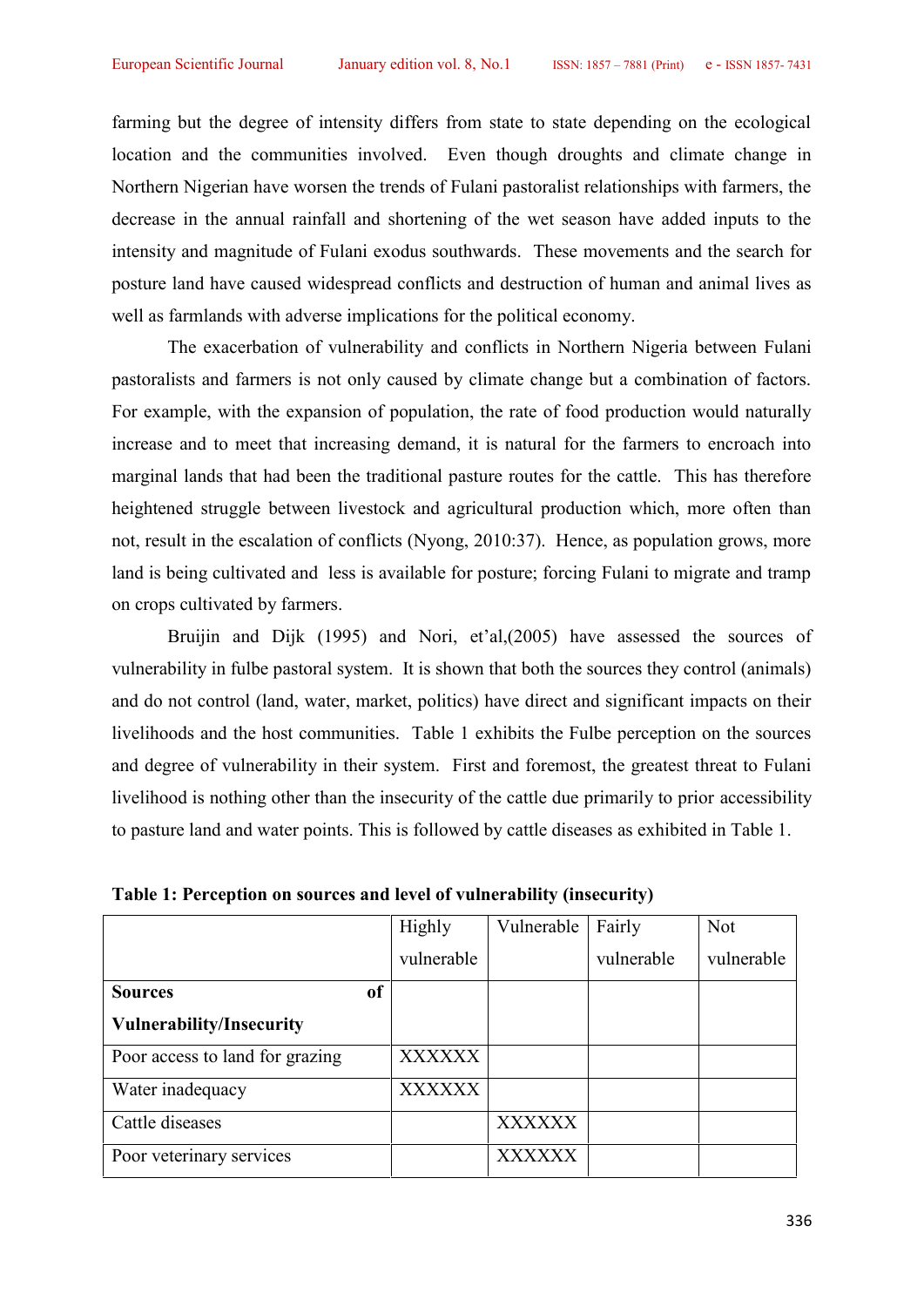| Government actions and inactions | XXXXXX |                |               |
|----------------------------------|--------|----------------|---------------|
| Poor educational level           |        | XXXXXXX        |               |
| Sociocultural problems           |        | <b>XXXXXXX</b> |               |
| Conflict with host               |        |                | <b>YYYYYY</b> |

Source: Adapted from Fabusoro, E.2007 – Key issues in Livelihoods Security…….

Clashes between farmers and pastoralists in Northern Nigeria are ubiquitous and on the increase. These clashes generally centre on access to and competition for grazing land and water. As pasture land shrinks, sequel to taking over of such lands by farmers, conflicts become inevitable. It is difficult, if not impossible, for the Fulani pastoralists to move and graze without veering into crop fields. More than 60% of the reported cases of conflicts occurred during the dry season. These conflicts, more often than not, are concentrated around the resource-endowed locations like the fertile flood plains, river valleys and other water points which involve the right to ownership and access.

According to 2009 official report of the Federal Ministry of Agriculture and Water Resources, Nigeria has officially demarcated 4125 grazing reserves or routes. Out of this number, only one third is put in use, whereas 270 grazing reserves have been put into cultivation. In order to curb farmers-pastoralists' clashes, the federal government in September 2009 carried out demarcation of a grazing route running through the central states of Nasarawa, Benue and Plateau. Other grazing routes also marked out and demarcated were started across Katsina and Bauchi States, spanning across Abuja. Further grazing routes were also demarcated from Sokoto in the Northwest to Oyo State in the Southwest as well as another 2,000km grazing route from Adamawa State in the Northeast to Calabar in the Niger Delta (UN-IRIN,2009).

Bauchi and Gombe States are situated within the Northeast pastoral zone of Northern Nigeria. These states are the focal points of reference in the National Fadama Development Projects (NFDPs). Hence, various cases of conflicts emerged and because of the incessant clashes between the farmers and pastoralists, it is necessary to examine the causes, dynamics and consequences of such incidences as they affect the nature of the State in Nigeria's federation. Between 1996 and 2002, Bauchi and Gombe States respectively recorded 28 and 112 reported incidences. The recorded human losses for the two states during the same period were 101 and 20 respectively. However, large animal losses and crop damage were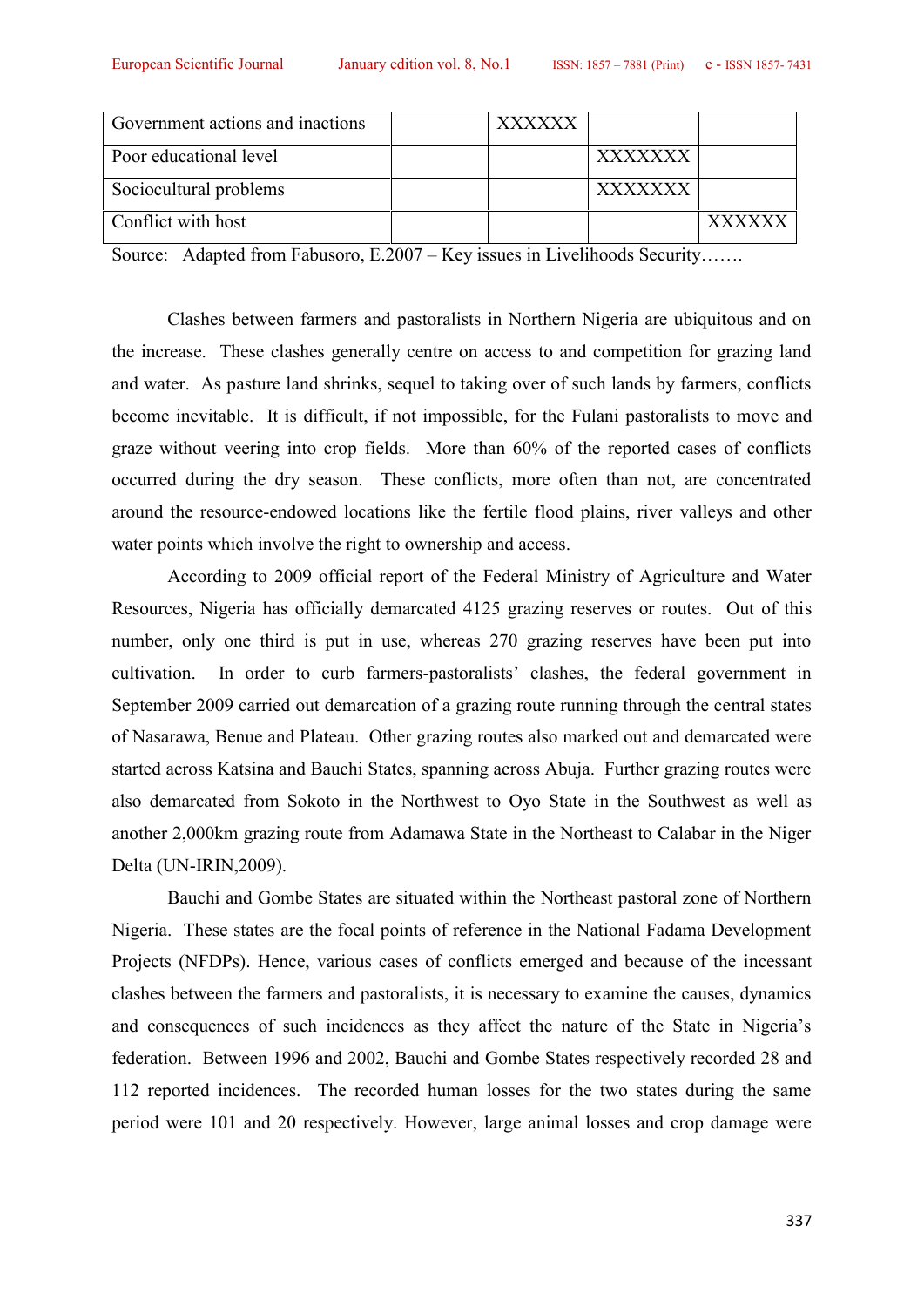equally recorded in addition to other huge injuries inflicted on human, animal, plant and others (Ajuwon, 2004).

The dimension of militancy in the conflicts is associated with the advent of the aggressive Udawa and Bokoloji pastoralists which further led to the emergence and introduction of guns and other sophisticated weapons in the conflicts as well as the use of new communication devices, accompanied with banditry. In all these areas, non-adherence to the grazing reserves for cattle, which have continuously been encroached by farmers, is the primary cause of the conflicts. All these have produced adverse consequences in the destruction of villages, settlements, crops, and irrigation facilities, human and animal lives. In Bauchi, for example, areas mostly affected included Jama'are, Gamawa, Kuddu, Misau, Zaki and Kirfe Local Government Areas, among others.

Within the Northwest and North central pastoral regions of Northern Nigeria, the incidence of serious cases of conflicts for survival between pastoralists and farmers also led to loss of lives and destruction of properties with the emergence of insecurity due to the continuous desire for vengeance by the parties involved. In Jigawa State, the conflicts between the Hausa farmers and Fulani rearers, is a phenomenon that continues to occur in Miga, Kaugama, Birnin Kudu, Garki and Maigatari local government areas with loss of lives, properties, cattle as well as various degrees of injuries. The use of guns and other weapons have added a new dimension to the conflicts alongside the intrusion of camel pastoralists from Niger Republic (Pyramid Trust, July 17, 2009).

In Nasarawa State, the perennial conflicts for survival between cattle herdsmen and peasant farmers over the control and access to resources are increasing. For instance, the UdeniGida village incidence of Nasarawa local government area turned bloody with more than 30 people dead, with many houses, crops and other properties set ablaze (Daily Trust, December 21, 2009). The cause of the violence was due to the destruction of rice farmlands by cattle. The use of guns and other weapons has become very rampant by the parties involved. Sometimes, gunmen are constantly recruited and paid to launch attack on either of the divide. This situation is common throughout Northern Nigeria and must be directly connected with global warming and climate change which automatically put enormous pressures on land and other resources.

These pressures have caused regular conflicts for survival in Gwagwada district of Chikun local government area of Kaduna State. Due to climate change therefore, pasture portions already allocated to herdsmen dried up which led to cattle invasion of farmland by destroying crops and streams where the communities use as drinking water (Okpi, 2010:1-2) .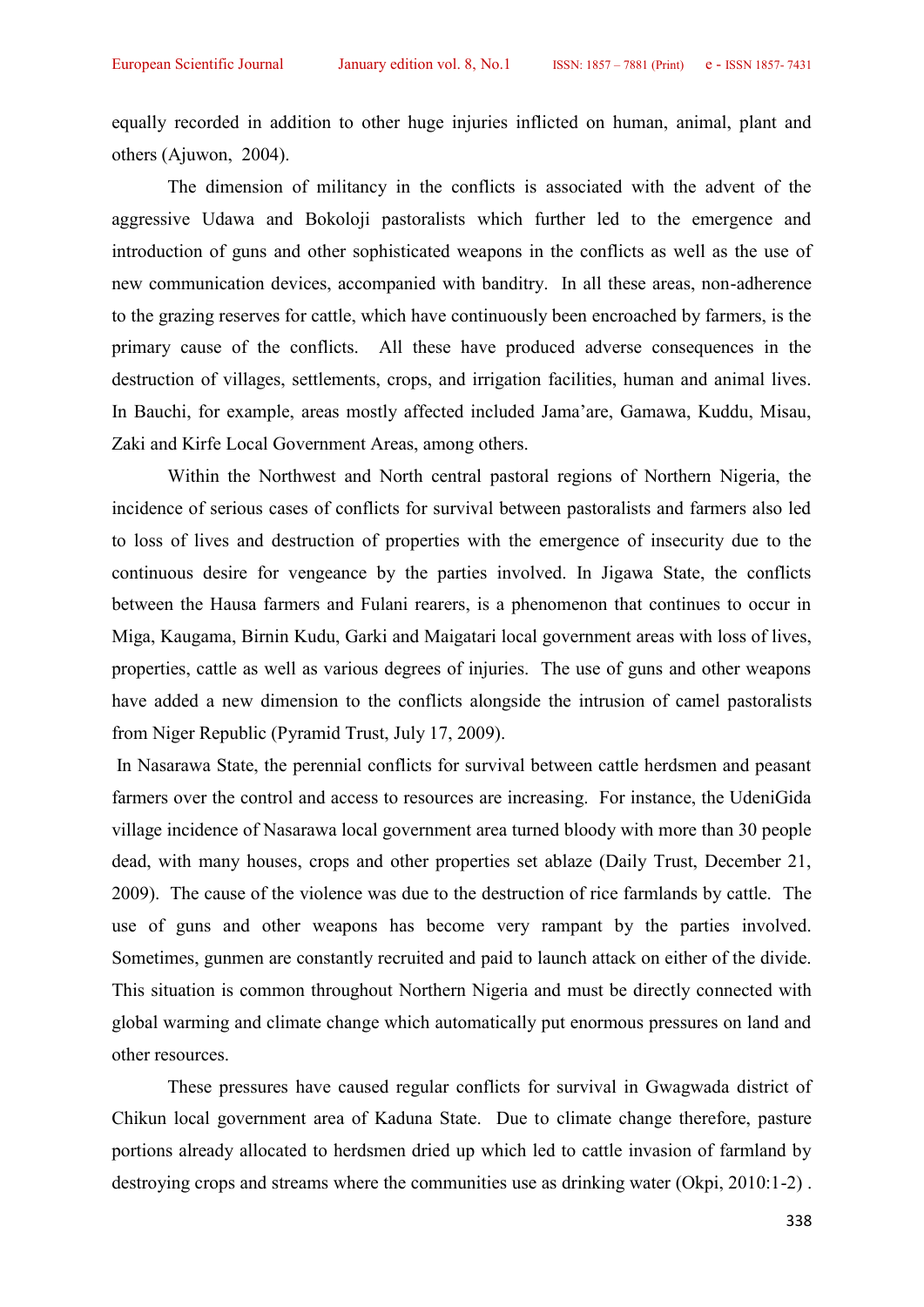In the North Central Zone, the conflicts have assumed religious and ethnic dimensions. In this zone, due to the nature of the conflicts, Fulani pastoralists were forced out of the areas or prevented entry. These conflicts have degenerated into full scale wars with the Plateau state government's involvement. In 2002, Pastoralists were driven outof Bassa local government of Kogi State after bloody encounter with farmers. Between 1996 and 2002, 49 cases of conflicts between farmers and pastoralists in Kogi State were reported (Ajuwon, 2004).

In Plateau State and indeed all over Northern Nigeria, pastoral fulbe are in peril, sequel to the eruptions of the ethnic-religious conflicts. In 2009, hundreds of nomadic Fulani pastoralists were expelled from Wase local government area. Apart from the conflict going out of control, the malignant conflict for survival has also witnessed killing of livestock through poisoning of the pasture land and water points especially in Heipag, BarikinLadi local government area where over 70 cattle perished (Daily Trust, July 17,2010). It should be stressed that since the 19<sup>th</sup> century, pastoral fulbe had been attached to the Plateau. Fulani pastoralism in Jos area had thus been well entrenched but in recent times turned into increasing pressure due to increasing and steep struggle between the fulbe and other sedentary groups for control and ownership of land and other resources.

Hence, the transformation of the relationships between the crop cultivators and pastoral fuble spontaneously changed from that of complementarily and trust to hostility, violence and wars. These have been endemic all over Northern Nigeria. With religion, politics and ethnicity becoming interwoven, the conflicts over scarce resources have become more fierce and deadly. Hence, the contours of these resource-connected conflicts are more often than not manipulated along religious, ethnic and sectional divide thus making them more intricate, complex and difficult to resolve. The causes of these conflicts in these pastoral corridors thus range from droughts and erratic patterns of rainfalls and the concentration of farming and grazing to the *fadama*areas particularly in Kebbi State.

The state projects on *fadama*programmes (NFDP) have been viewed as a direct threat to pastoralists for their dry season grazing. Upland grazing areas are in a poor state and cannot support teaming livestock; leading to the shrinkage of land use sources for both farmers and pastoralists. The movement of Fulani Pastoralists for pasture into various parts of Northern Nigeria has been accompanied with attendant challenges and opportunities for both the farmers and pastoralists. In addition, this movement has brought about tension, conflicts and wars leading to further emergence of the state of insecurity, political instability and socio-economic quagmire.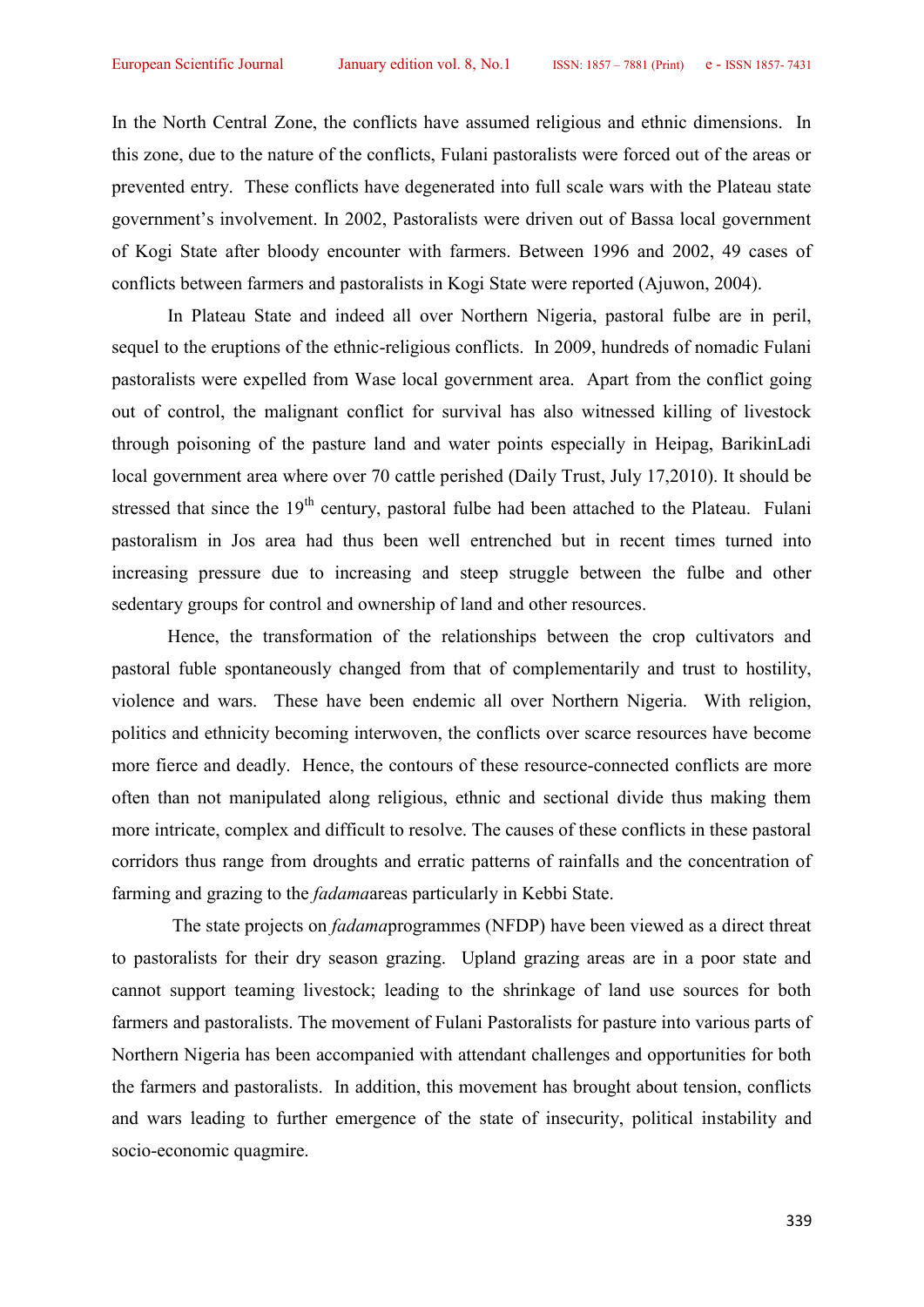The state has continued to play prominent roles in the escalation of conflicts over land on a number of factors. For example, the 'indigene' and 'settler' phenomena have not been addressed and settled, the issues of unresolved grazing land and water spots for the survival of farmers and pastoralists as well as other corresponding matters on socio-economic relationships between the two warring groups (Tenuche, &Infatimesun, 2009:361). In the entire North Central region, there are a number of factors that provoke the escalation of conflicts. Land related conflicts account for about 50% of the entire conflicts in the region whereas Fulani-farmers' conflicts account for about 40% of the conflicts on land related matters.<br>North east Pastoral corridors are also replete with conflicts of survival between

farmers and fulbe pastoralists. In 2009, hundreds of pastoral fulbe were expelled from Demboa local government of Borno State. However, the invasion of Tipto, Kisa, Samne, Bangi, Wurke and Gure communities in Lamurde local government area of Adamawa State by cattle rearers with guns left unconfirmed number of dead and injured persons with over 2,000 rendered homeless due to the destruction of villages (New Nigerian, February 1, 2010). The political economy of land use in Nigeria is inherently biased against pastoral fulbe interest within the system of resource use.

Around the Mambila Plateau in Taraba State, there exists a century old conflicts between the pastoralists and farmers. With Fulbe migration since colonial era into the thickly grassy land on the Mambila Plateau, grazing for cattle can best be described as ideal. The area is known to be a land of great diversity in human and other resources and therefore ideal for its ecological characteristics: palatable grasses, adequate rainfall and less threat to animal diseases. There were sporadic incidents of conflicts between the Mambila farmers and pastoralists as far back as 1923 when fulbe allowed their cattle to trample crops (Migeod 1925: 164-6 cited in Blench, 2010:4). Certain constitutional and political changes in Nigeria led to corresponding changes in the fulbe-farmers relationship in Mambila. Hence, the obstruction of the Fulani annual movement to valleys in and around the areas led to the outbreak of violence in the 1980s and 1990s culminating in the violent clash in 2002 with burning down of Mambila villages among others (Blench,2010:4-5).

## **Implications of the Conflict on the Nigerian Federation**

The eruption of violent conflicts between the Fulani pastoralists and farmers as manifested, in many forms and dimensions have wide range of implications on the Nigerian federation. However, the intensity, scope and frequency of such conflicts have shown the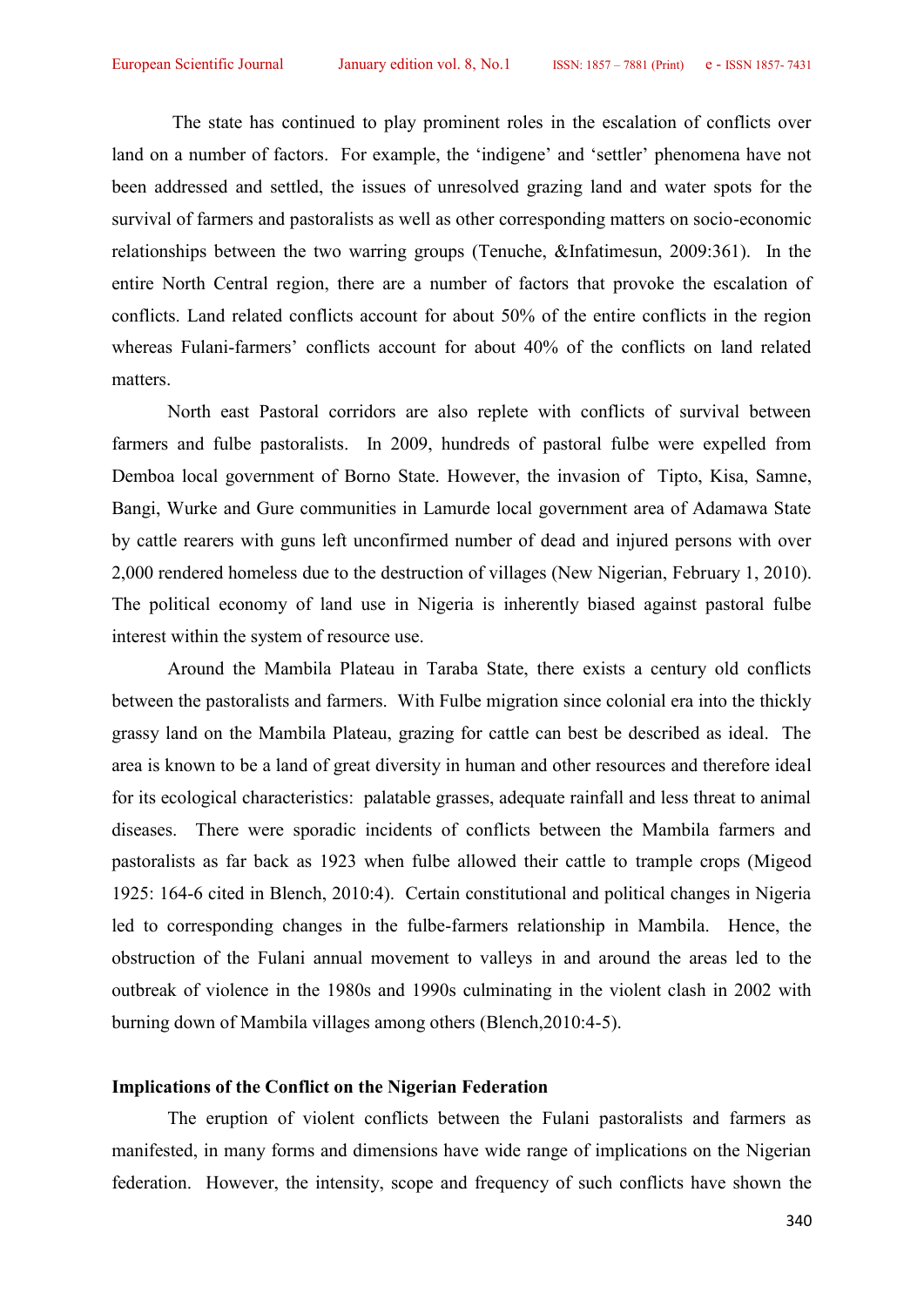fragility of unity of ethinic nationalities in Nigeria. The tenacity to maintain 'no retreat and no surrender' by all parties in the conflict indicates the porousity of Nigerian federation. The conflict prone areas in fierce struggle and competition over the shared resources undermine the relative peace, stability hitherto enjoyed; with threats to social order. The conflicts have brought about fundamental problems of human security in the region particularly with regard to humanitarian crises.

These challenges are due to policy implications of the political economy with the formulated policies designed ostensibly to reduce and manage the conflicts, but ironically turned to escalate them the more. This development has put the MDGs under serious threat due to struggle for natural resources under contention. Conflicts in a federal structure can be effectively and efficiently managed when there is a sound and clear policy to respect the feelings of each group, with give and take devices. Mismanagement of these conflicts shows that there is a weak institutional capacity in Nigeria's federation to manage them right from traditional to governmental institutions.

The essence of federalism is good governance, collective security and safety for the constituent units. Since human security is paramount, the elimination of potential threats of existence and fear of the deprivation as well as and enhancement of collective will must be sufficiently guaranteed (Elaigwu&Akindele (eds), 1996:87-900). Conflicts in Nigeria since the 1960s have fundamentally undermined the stability and development of the Nigerian State and economy. The social, economic and political tensions created as a result of numerous escalations of violent conflicts have raised fundamental national questions for the survival of the Nigerian State. The failure of the state to manage and resolve such conflicts has put a question mark on the suitability or relevance of the federal structure to the Nigerian reality. The identity or resource and political based conflicts have become the recurring dismal in the failure of the Nigerian federation.

The woeful failure of the Nigerian State in enhancing security to Nigerians is breeding mistrust and lack of patriotism amongst Nigerians and leaders. This has cast dark clouds over the survival of the federation. The harvest of conflicts, especially the stand-off between Pastoralists and farmers, must have been cultivated and irrigated by the leaders and followers in varying forms and magnitude. This has shown the low level of cohesion and fragility amongst numerous ethnic nationalities sequel to the construction and constitution of the Nigerian federal structure leading to the ubiquitness of instability of the failed Nigerian State and federalism.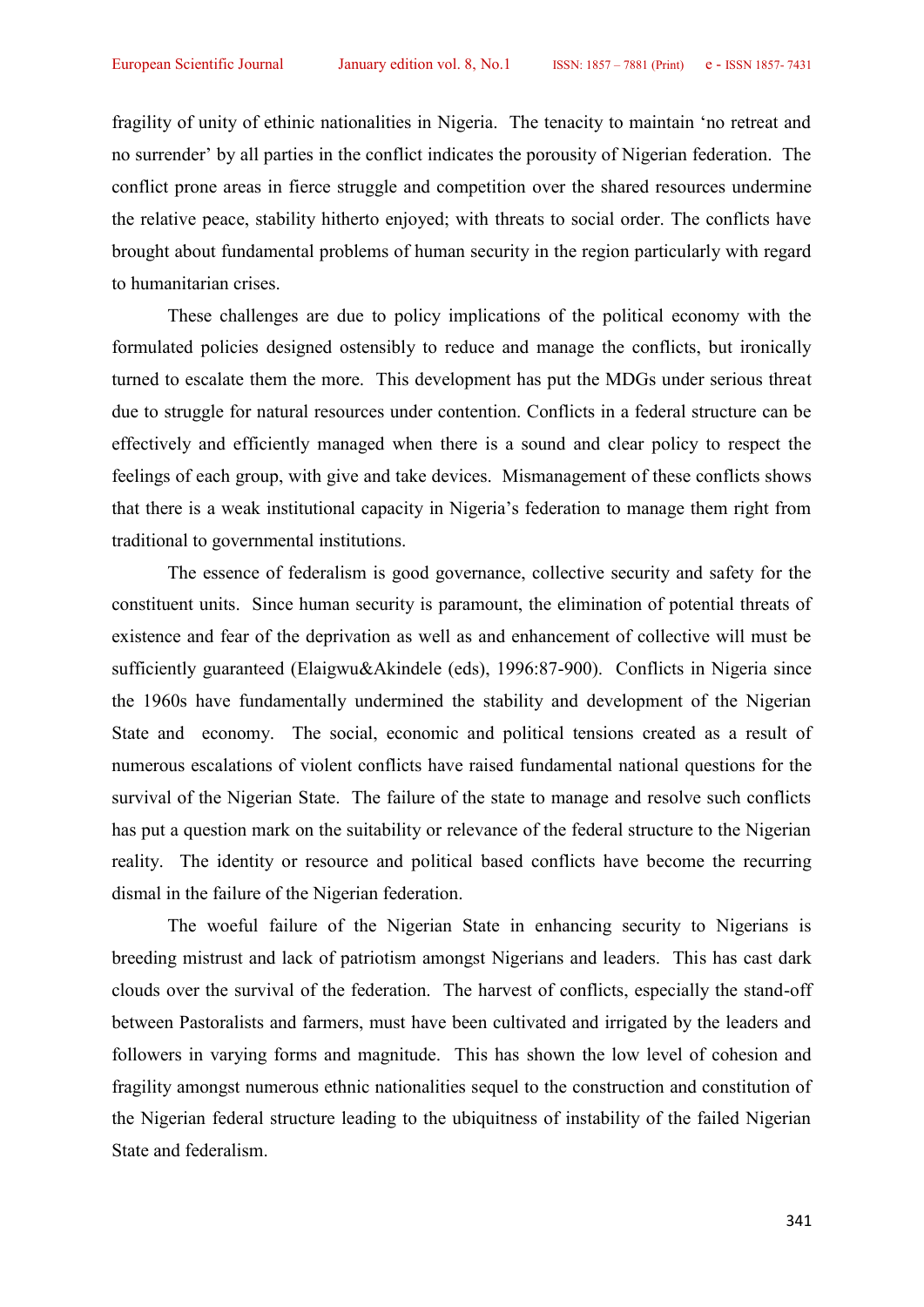#### **Conclusion and Recommendations**

Recurring scramble for scarce ecosystem resources has degenerated into violent conflicts in Northern Nigeria between fulbe pastoralists and farmers. These conflicts have become more intense, widespread and destructive. Since most of the fulbe pastoralists do not own or possess the rights to land, they therefore depend absolutely on open land to feed their cattle, culminating in intense pressure on land and frequency of conflicts. Ecological, climate change and of course government policies on agriculture, especially the all-year *fadama*farming, are threats to pastoralist access to pasture. However, additional farms acquired and encroachments of traditional cattle routes have drastically reduced the grazing space for the livestock to access pasture areas and water points. Furthermore, the use of police and courts to resolve conflicts between fulbe pastoralists and farmers by government has been ineffective. This has contributed to the frequency of the clashes especially since the 1980s sequel to the democratic dispensation, introduction of modern weapons in the conflict and communication devices as well as the use of bandits in terrorists' activities. All these have exacerbated chronic insecurity that have encouraged the conflicting parties to take responsibility for their own security and to defend themselves, which is a threat to the sustainability of the federation.

The failure of the government to prevent the escalation of conflicts between Fulani pastoralists and farmers in Northern Nigeria is traceable to the above issues, among others. It is therefore recommended that for harmonious coexistence and security, government must make policies that are designed to enhance the Fulani pastoralists by ensuring that they secure rights to land use in order to reduce insecurity and ameliorate the spate of conflicts. This will, among other things, bring about peaceful coexistence between the Fulani pastoralists and host communities. This also enhances the security of the cattle, to access grazing space or resources without pouncing on farmers' crops.

For a sustainable peace to reign, there must be a deliberate design to enlighten and mobilize the parties in conflict to understand the ecology and the resources available in the localities. This opens a window for interdependence and complemetaries among groups in the optimal use of the resources for collective benefit and equitable access. Thus, the place and space must be exploited for common interest with effective regulation of activities, behavior and conduct. This scenario can only come about if herders keep to agreed routes and farmers avoid farming across them with stern government policy and strict compliance.

In addition, factors associated with the conflicts must be properly appreciated and managed by appropriate institutions involved in the conflict resolutions. Hence, local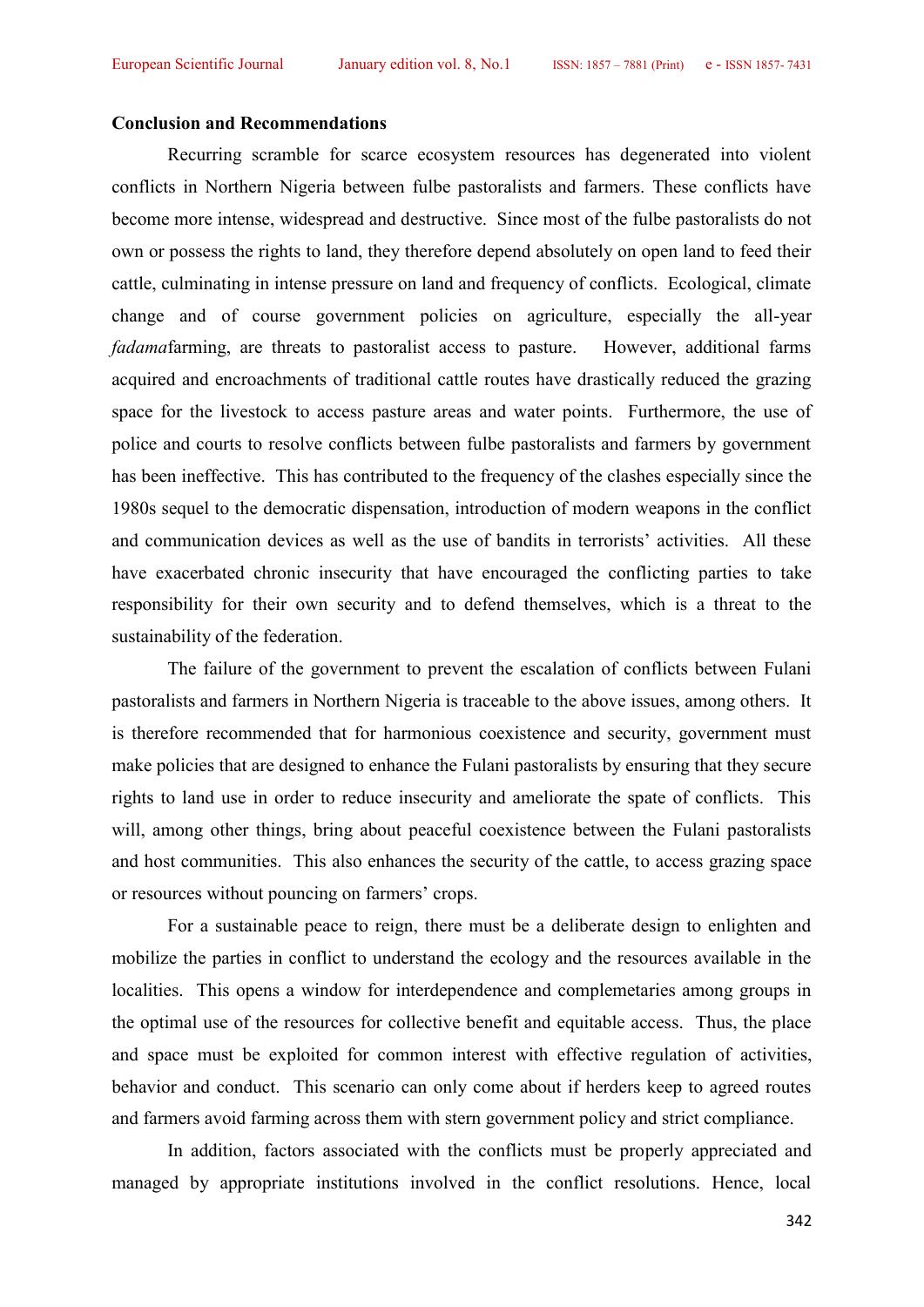governance in the conflict must not be over looked. Traditional strategies may be combined with the emerging ones. This relates on how communities create local structures and networks for the purposes of engagement, participation, inclusiveness, mutual partnership and transformation of the environment through equity in resource utilization. As safety and security generate trust, mutual benefits are automatically derived. However, structures created for and by communities generate networks and feedback by ensuring that people relate to each other amicably for common use of resources and ensure a safety first principle in cattle grazing movements and pasture as well as crop production. Understanding the peculiarities and exploiting opportunities inherent in the Northern Nigeria can produce greater prospects for effective, efficient and sustainable conflict resolution strategies in enhancing the farmer-nomad relationship.

## **References:**

Adebayo,A.G. 1995: "Of Man and Cattle: A Reconsideration of the Tradition of Origin of Pastoral Fulani of Nigeria" *History of Africa 18 (1991), pp 1-21*.

Adebayo,O.O&Olaniyi, O.A. 2008 "Factors Associated with Pastoral and Crop farmers Conflict in Derived Savannah Zone of Oyo State, Nigeria" *Journal of Human Ecology 23(1):* 71-74

Ajuwon, S.S 2004 Managing Conflicts of Interests In Community Development: Conflict in Fadama Communities – Case study on Fadama Conflicts Issues, *http:info.worldbank.org/etools/docs/library/39228/Conflict%20management.doc. file// local host/f:Conflicts%20in%fadama%20Areas%20srpeache.htm*

Akinwumi,O., Fwatshak, S.U., Okpeh, O.K.,(eds) 2007. *Historical Perspectives on Nigeria's Post-Colonial Conflicts,*Unimark, Ltd, Lagos.

Blench,R.2010, *Conflict Between Pastoralists and Cultivators in Nigeria,* Kay Williamson Educational Foundation Cambridge, http://www.rogerbtench.infor/RBOP.htm Blench, R.M. 1984 Conflict and Cooperation: Fulam Relations with Samba and Mambila Peoples, Cambridge Anthropology, 9(2): 42-57

Blench, R.M. 1994, *The Expansion and Adaption of Fulbe Pastoralism to Subhumid and Humid Conditions in Nigeria.* Cahiers d'etudesAfricaines, 133-135: 197-212.

Blench, R. &Dendo, M.2003, "The Transformation of Conflict between Pastoralists and Cultivators in Nigeria*"* in *Journal Africa (special issue)*, Moritz M(ed). Cambridge, UK Bruijn, de, M. &Dijk Van, H. 1995: *Arid Ways: Cultural Understanding of Insecurity in Fuble Society*, *Central Mali, Amsterdam,*Thela Publishers.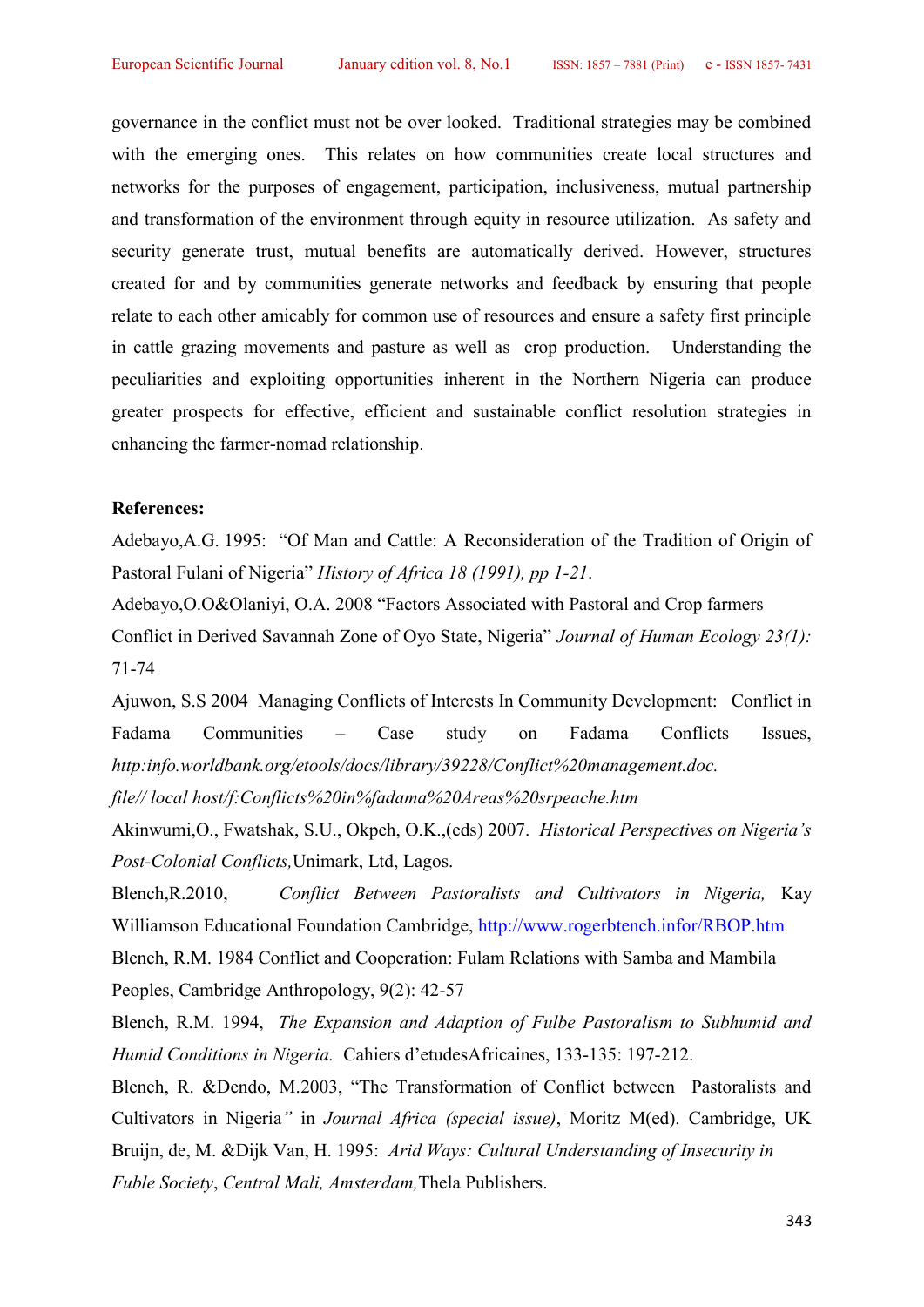Crawford, A 1998 "Community Safety and the Quest for Security: Holding Back the Dynamics of Social Exclusion" *Policy Studies 19(3/4)*: 237-253. Daily Trust; 2009. "30 die as farmers, cattle rearers clash", Monday, December 21, 2009

Flaigwu, J.I. and Akindele,R.A. 1996, *Foundations of Nigerian Federalism,* 1960-1995,

National Council on Intergovernmental Relations, Abuja.

Fabuso, E. 2006: "Property Rights, Access to Natural Resources and Livelihood Security among settled Fulani Agro-Pastoralists in Southwestern Nigeria", Research Report for International Foundation for Science, Sweden/United Nations University Institute of Advanced Studies, Yakohoma Japan

Fabusoro,E. 2007. "Key Issues in Livelihoods Security of Migrant Fulani Pastoralists: Empirical evidence from Southwest Nigeria". AEGIS European Conference on African studies – African Alternatives: Initiative and Creativity beyond CurrentConstraints – 11-14 July 2007 African Studies Centre, Leiden, the Netherlands.

Fiki, O.C. & Lee, B. 2004 "Conflict Generation, Conflict Management and self- organizing Capabilities in Drought-prone Rural Communities in North Eastern Nigeria. A Case Study" *Journal of Social Development in Africa.Vol.*19(2) July.Pp 25-48.

Fiki,C.D& Lee, B. 2005, "Conflict Management, Local Capacity Governance, and Inclusive Human Security in North East Nigeria: A case study" – *Regional Development Dialogue – A journal of UNRISD*, Nagoya, Japan.

IRIN, 2009 – "Nigeria: Curbing farmer-nomad clashes and protecting livestock routes"

Integrated Regional Information Networks (IRIN) http://www.preventionweb.net/english/professional/news/v.phd

Iro,I. 2011,"Grazing Reserve Development: A Panacea to the Intractable Strife between Farmers and Herders", file:localhostf:Conflicts-%20fulani-farmers%20 Fulani 8.htm

J.IsawaElaigwu and R.A. Akindele – 1996, *Foundations of Nigerian Federalism 1960-1995.* National Council on Intergovernmental Relations, Abuja

UNHCR, 2006 – "Home Sweet Home: Exploring Issues related to the Repatriation of

Nigerians affected by land related conflict on the Mambila Plateau" Report of the UNHCR – Sponsored Research/Intervention Programme on the Repatriation of Nigerian Refugees from Cameroon to Taraba State, The Institute for Peace and Conflict Resolution, the Presidency, Abuja.

Kastfelt, N. 2006."The Politics of History in Northern Nigeria". Paper Presented to the Research Seminar of the African Studies Centre, Leiden, Centre of African Studies, University of Copenhagen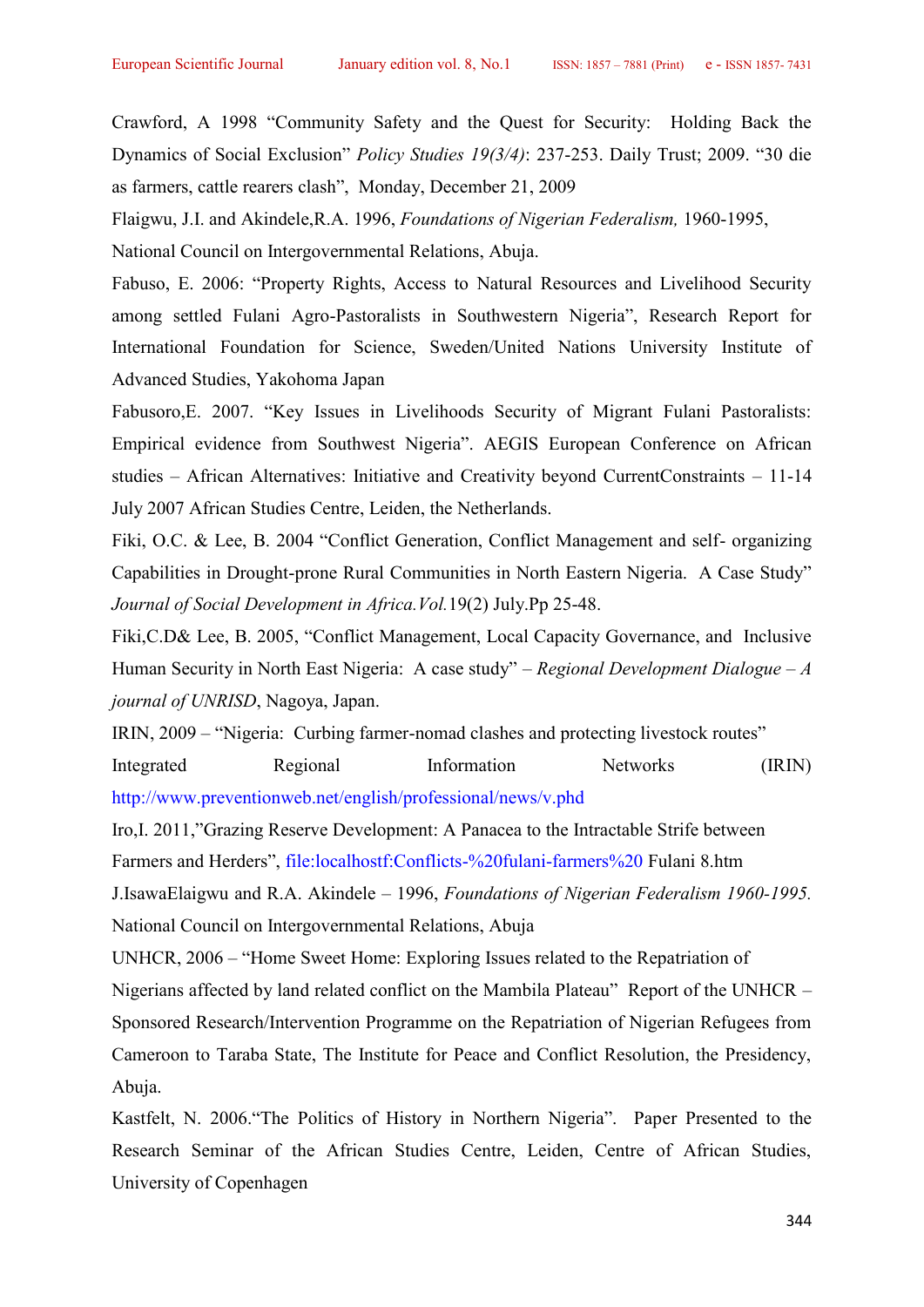New Nigerian, 2010 "30 injured in Adamawa cattle rearers Invasion", Monday February 1 st 2009

Nori,M. Switzer,J. and Crawford,A. 2005. "Herding on the Brink: Towards a Global survey of Pastoral Communities and Conflict" – An occasional paper from IUCN Commission on Environmental, Economic and Social Policy; Gland(ch)http://www.iisd.org/publications/pubaspx?.pid=705

Nyong, A, 2010, "Climate Related Conflicts in West Africa" – In *Report from Africa Population, Heath, Environment and Conflict,* ESCP Report Issue 12.

2005,"Drought and Conflict in West African Sahel: Developing Conflict Management Strategies" – The Environment Change and Security Program, Woodrow Wilson International Center for Scholars Washington DC, file:localhostf:conflict%20Resolutions%20srpcache.htm

Okpi,A. 2010 – Climate change as threat to Nigerian's corporate existence,

http:234next.comcspcmssitesNextNewsMetro\Environemt/564 (Nov. 21, 2010

OlayemiAkinwumi, Sati U.Fwatshak, Okkphen.O.Olapehjr (ed) 2007 Historical Perspectives on Nigeria's Post-Colonial Conflicts, Unimark Ltd, Lagos.

OniguOtile (ed), 1999, Community Conflicts in Nigeria: Management, Resolution and Transformation, Spectrum Books Ltd, Ibadan.

Otite, O.(ed) 199, *Community Conflicts in Nigeria: Management, Resolution and Transformation*, Spectrum Books Ltd, Ibadan.

Powell, JM & Taylor-Powell, E. 2011, Cropping by Fulani agropastoralists in Central Nigeria, http://www.ilriinfoservsweb.pubBulletin19/cropping.htm

Pyramid Trust 2009 "Jigawa Cattle Rearers, Farmers in Bloody Battle" Sunday, 19 July 2009

Sandford, S and Habtu,Y. 2000 "On Emergency Response Interventions in Pastoral Areas of Ethiopia: Report of the Pastoral Appraisal Team" DFID Ethiopia, Addis Ababa Sheaving, C. 2001 "Transforming Security. A South African Experiment", In H. Srange,

J. Braith Waite (eds) *Restorative Justice and Civil Society*. Cambridge, Cambridge University Press. Pp 14-34

Shettima, A.G. 2010 "Plateau – Pastoralists in Peri", http://news2.onlinenigerian.com\ feed\ news/general/42486